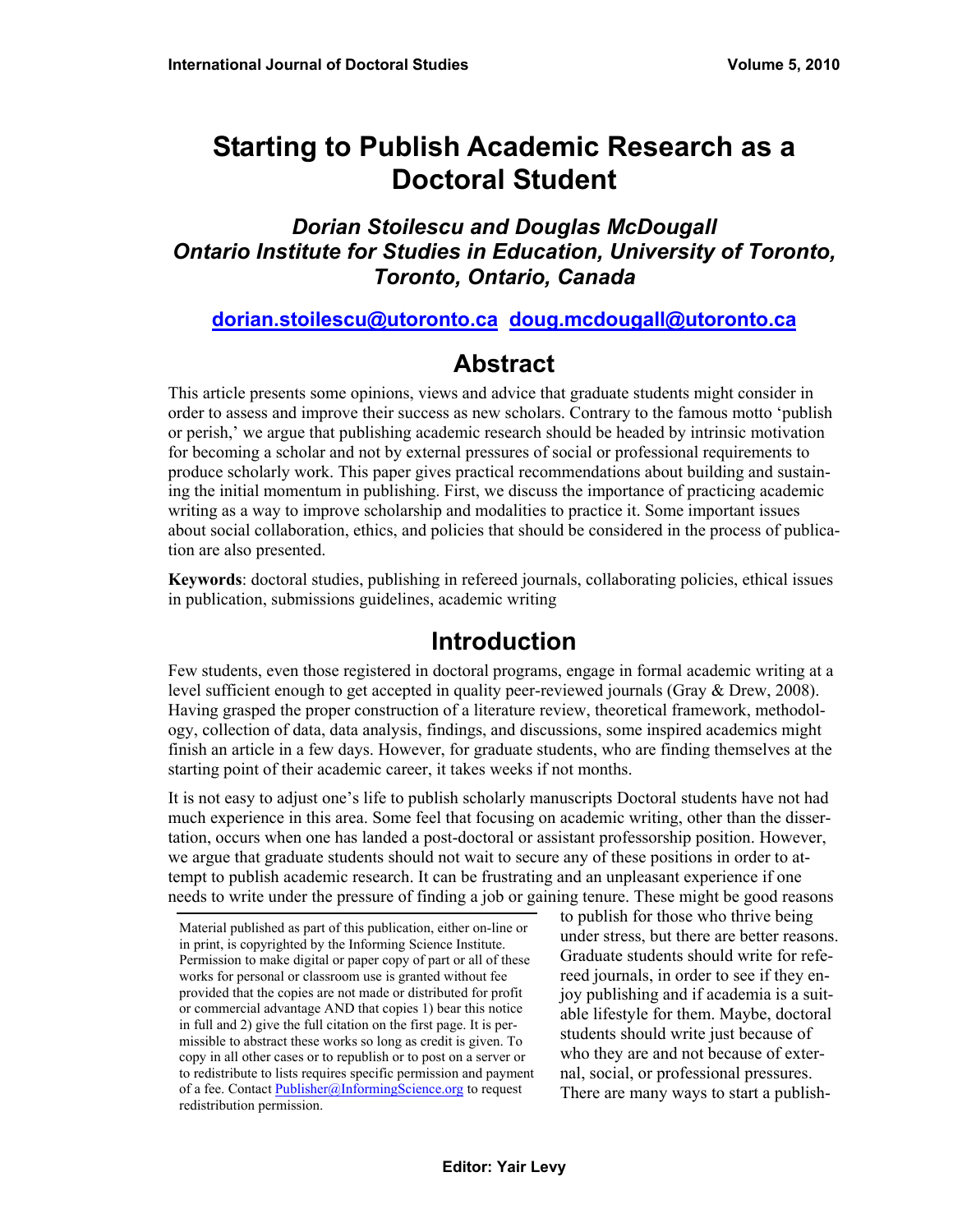ing journey such as serving as a reviewer for conferences and eventually serving as a reviewer for peer-reviewed journals.

The intent of this article is to offer advice about academic publishing for graduate students and include practical strategies about the process of 'breaking the ice' in publishing that seems to surround graduate students. We describe considerations, paths, and reasons that graduate students might consider in order to improve their pursuits of publishing academic articles. For doctoral students, writing in a refereed journal is a major accomplishment of their academic apprenticeship. This paper is written by two authors who hold different perspectives (one is a doctoral student and the other is a graduate faculty member) and explores different paths as well as choices of getting published. The first section gives an overview of writing articles as a graduate student. In the second section, the process of establishing scholarly awareness in academic publishing is presented. Some practical opportunities that graduate students should seek out in order to get published are described in the third section. Some social considerations to social networking are discussed in the next section. In the fifth section, we review some policies and ethical issues that should be considered in the act of writing, while in the next section, we discuss article submission. In the final section, some conclusions about the publishing process as a graduate student are drawn.

# **The Initial Start: Building the Momentum**

There are some reasons why doctoral students delay the process of writing. The most common ones are graduate coursework, comprehensive exams, conducting research, teaching courses, as well as designing and writing of the doctoral dissertation. These requirements are stringent enough on their own to keep someone busy for their entire doctoral program. However, publishing academic work will make a difference when applying for an academic job in a researchoriented position. Likewise, a great number of teaching oriented universities are requiring publications for their scholars in order to offer them a position. Publishing, especially in peer-reviewed journals, is a realistic view of one's ability to prove that his or her work is well-regarded by a disciplinary community. As Gray and Drew (2008) argued, graduate students who publish during their studies are more probable to publish after they graduate.

Other than the barriers posed by the commitments of a doctoral program, there are other reasons that explain why many graduate students have difficulty publishing scholarly work. Some of these are the vicissitudes of graduate life, social obligations, or just the need to have downtime from regular academic work. Hence, during the doctoral program, it is important to recognize how life and writing needs should be well-planned (Ali & Kohun, 2007; Bolker, 1998; Grover, 2007).

Writing is considered by some academics as hard work (Boice, 1990, Silvia, 2007) and it requires adequate preparation. Sometimes, students expect that inspiration will just appear and make their writing magical. We argue that this is a very positive attitude toward writing although some additional plans and steps should be taken in order to keep being creative. Some doctoral students believe that they will be able to produce influential research in their field, while even willing to spend more years in graduate school in order to conduct more research and to publish significant academic papers. Other graduate students complete only the requirements specified in their graduate programs and look for opportunities to write after their program is finished. The major challenge in this case is that they might not even know if academic writing is right for them although they might get an academic job. If they wait until they have finished the dissertation, they will have missed some opportunities to disseminate their early findings and experiences. Another issue for them is that they might put their future academic tenure at risk or exclude themselves from getting accepted into research-oriented universities.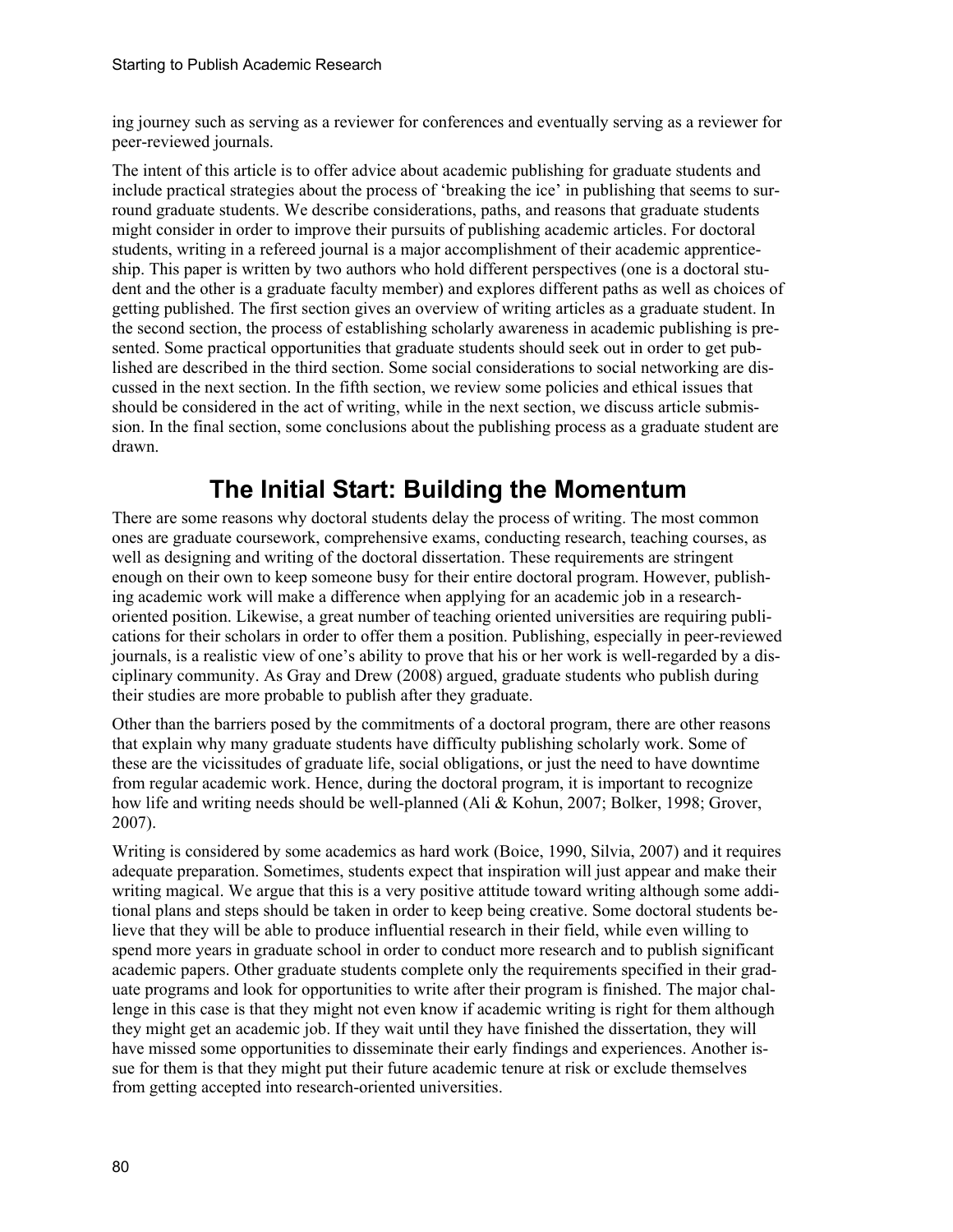Publishing academic research articles in refereed journals is expected by a majority of universities. The purpose of our contemporary doctorate programs is not to make students write articles. Graduate students are supposed to show competence in performing research and completing a doctoral dissertation. However, publishing academic research is strongly recommended and students feel the pressure to publish scholarly manuscripts from the first day of the graduate program.

Each article requires time, quality of reasoning, expertise, and energy to write. Chances to publish sometimes come in too many ways; sometimes they are too rare. If, during the graduate program, a chance is given to a student to publish scholarly manuscripts, they should be adequately prepared to evaluate and take that opportunity. Does it provide one a venue to inform others about the research? Does it focus the student's attention on research or just take them away from the doctoral dissertation? Therefore, it is important to accurately evaluate the chances of successfully getting the article published and to make adequate decisions. By the time doctoral students finish graduate school, they should have become familiar with academic publishing practices and journals in their area of expertise.

Doctoral students may not be the best editors for their own writing, as they might have difficulties separating what is in their mind from what they wrote. In fact, they might doubt their own writing and not be able to determine whether it makes a contribution. Students may not be sure what topic is suitable. As a novice researcher, there are serious challenges in designing research and reporting it adequately. Although students lack the experience in reporting research and are not always being trained in academic writing, there are ways to be successful.

As Boice (1990), Johnson and Mullen (2007) as well as some other scholars acknowledged, the training for scholarly writing is not linear. Academic, familial, social, personal, and financial aspects mingle daily and are difficult to separate when the need to write appears. Hence, the power of cultivating and keeping a schedule to create and maintain a focus on scholarly writing remains essential.

#### *The Awakening Act and the Warming up Process*

While a mature scholar is more aware of difficulties in the academic writing process and can write fast, the doctoral student has a different trajectory. In fact, the awakening in academic writing is an event that does not occur quickly. Sometimes doctoral students reproduce previous literature reviews or fail to report new knowledge. A successful article must contribute to the research community in some way and so the article has to have a flow that outlines what the student learned and its new contribution to the body of knowledge (BoK).

The ideal topic to write about is one in which the student has experience. Two important points to consider are originality and the depth of involvement. With respect to originality, very few students are able to be the first contributor to a topic, so they should take the opportunity to write in order to build their expertise. With respect to the depth of involvement, each scholar is asked to select a topic that deeply expresses his or her personality. As Muow (2006) puts it, "Don't write an article because you have to; any journal editor will immediately know your heart isn't in it. The article that clearly and coherently expresses the passion of the author will be the one that succeeds" (p. 2). If the originality of an article is highly desirable, the depth of involvement remains essential.

The article must have some theme or story. While the author will only write one part of the article at a time, it must be clearly connected. As Elbow (1998) mentioned about the holistic aspect of writing, "All parts of a piece of writing are interdependent. No part is done till all parts are done" (p. 75).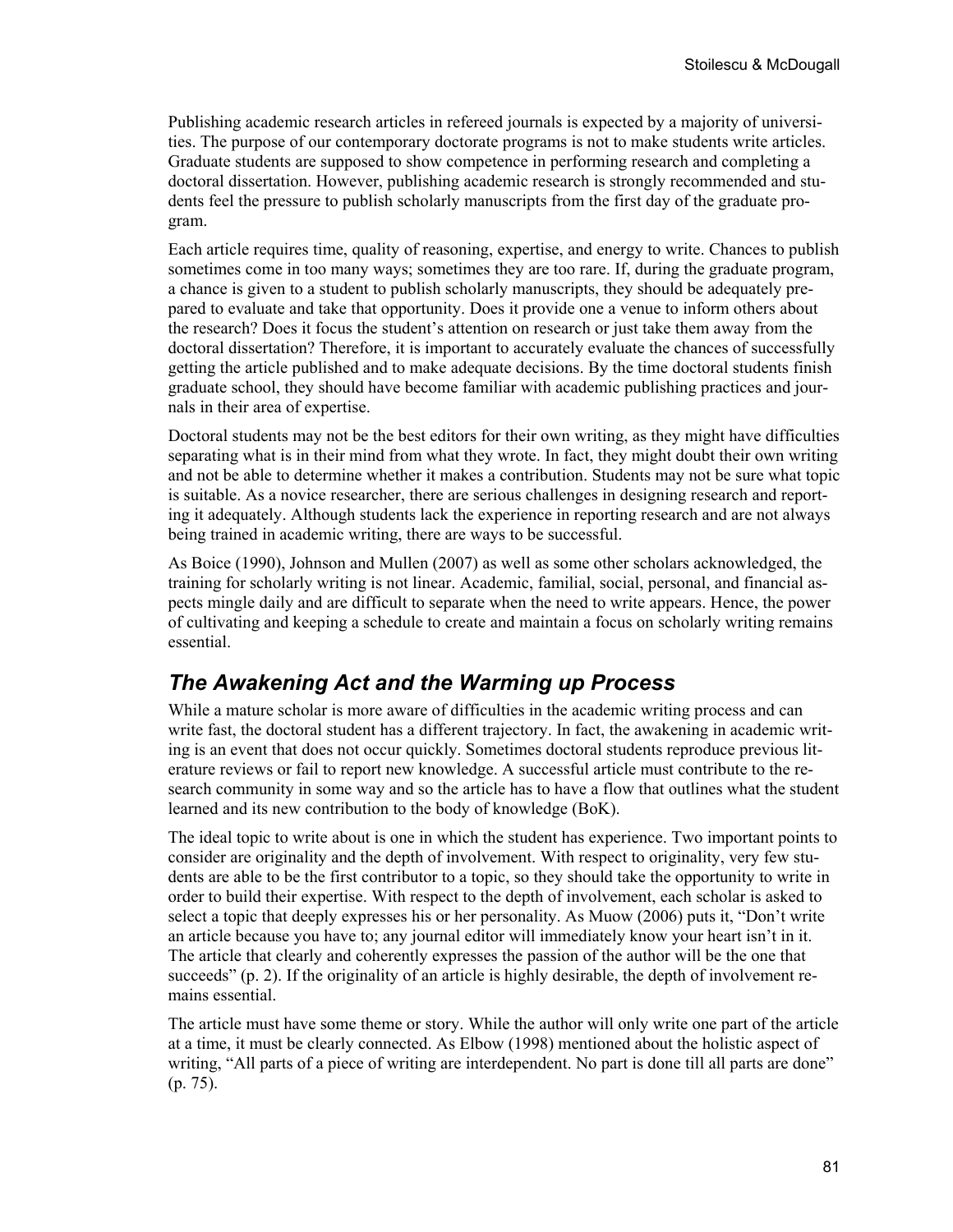#### *Selecting an Adequate Journal*

It takes time to learn and produce successful writing in academic journals. Therefore, students should locate adequate journals that are interested in accepting the themes and methods of their research (Knight & Steinbach, 2008). An author should first learn about the detailed aspects of a specific journal that could be the target for his or her article. It helps to read articles in previous issues in order to understand which research topics and paradigms are encouraged and which are not. In addition, potential authors should read about the editor and the core editorial board in order to see what they recently published and what they might view suitable for publishing. In order to write in a specific area, we recommend participating in social activities like congresses or conferences linked with that specific topic. Doctoral students should participate in professional activities, such as doctoral consortiums, that offer opportunities to meet with authors having similar research topics.

Another important aspect to consider is who are the potential readers and the degree of specialization that they expect to posses when reading the article. For instance, there are journals with articles that focused on a small number of special topics and there are journals targeting a large number of readers having different skills in a specific discipline. There are journals that publish in highly narrowed themes, there are journals publishing only broad themes for a discipline, and there are also journals that are publishing in interdisciplinary areas. With regard to the number of readers, there are journals having a great number of readers, while other journals have only a small number. Therefore, choosing and knowing a journal is essential in order to publish scholarly manuscripts.

The actual submission to the journal does not give the student much credit on their academic record. Therefore, we strongly advise students to cautiously evaluate their chances of publishing in certain journals. We have seen doctoral students contemplating publishing in top journals and unfortunately spending their time without any academic success. While the highly ranked journals are always preferred, students should pay attention to learn about the realistic chances of getting accepted, and the amount of time that is required to apply and pass each submission's stage in order to finally get accepted in these top journals. These journals usually deal with a high rate of rejection (usually 90–95%), and, in most cases, the lack of experience might put some students in this category.

If students are just beginning the journey of publishing, we recommend submission to the middle level journals. There is a high probability that, regardless of journal, the number of revisions might be extensive due to one's lack of experience, so that the time of completion will be greater than expected. On the other hand, there are some quality journals that publish more than 50% of the submissions. They might accept articles that are not well constructed but have great ideas. Their editors take more time to edit the work and the reviewers give valuable feedback. Johnson and Mullen (2007) suggested also targeting middle level journals. These journals deal with a lower rejection rate, somewhere between 25-75%. They are willing to publish any suitable professionally written piece of work or any reasonable academic contribution and give authors a fair credit. In addition, some of these journals might have a faster review process so that the article might get accepted for publication in less than six months.

There are also new journals or journals of major associations. These journals have a higher acceptance rate and will publish without many revisions. They are almost never cited and, as a result, students will not get much merit in getting accepted in these journals. Publishing a few times in these journals might be acceptable, but we recommend not spending much effort on these types of journals.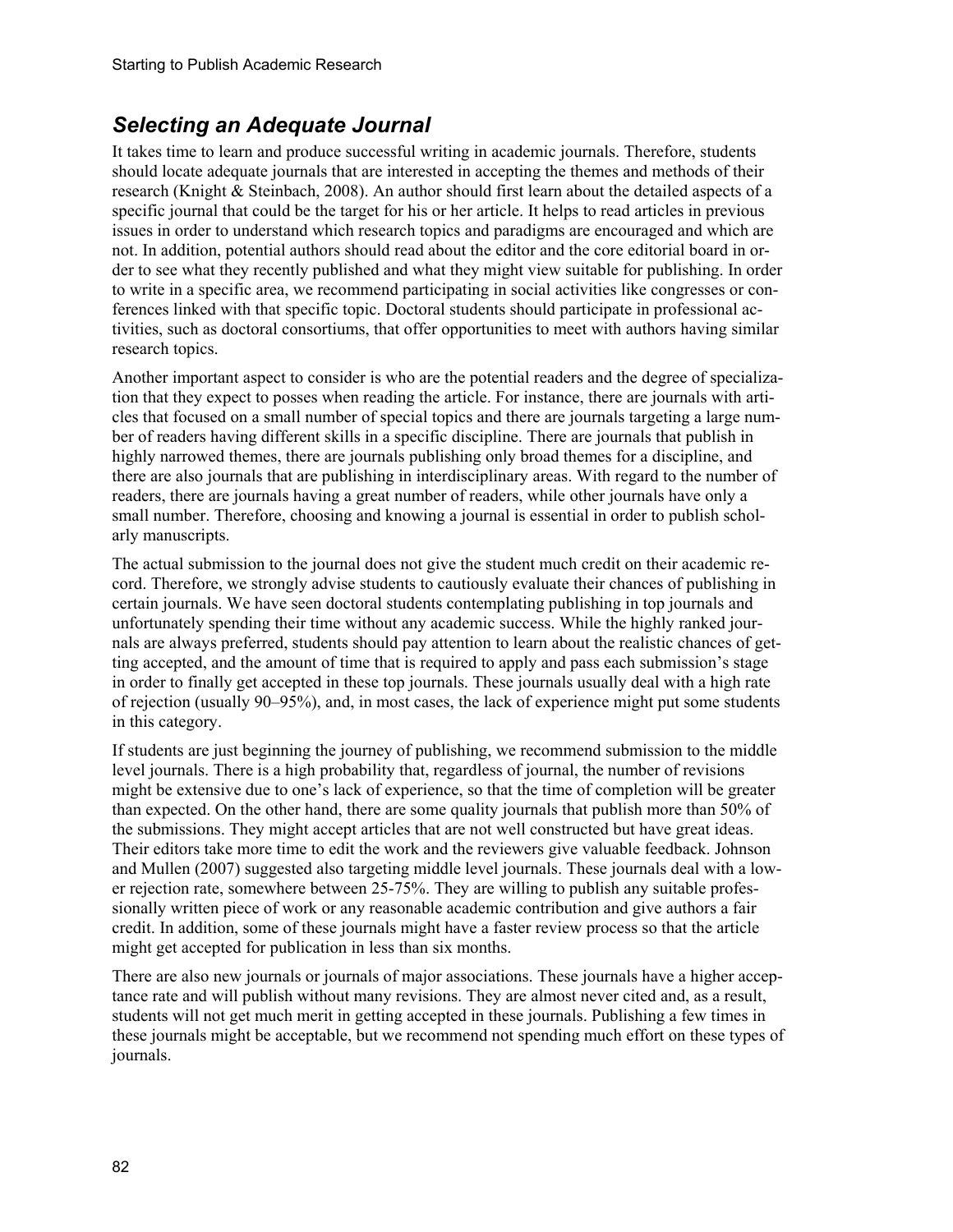## **Opportunities to Publish Academic Research**

We believe that writing and publishing are social practices. Although graduate students may spend time writing and thinking alone, writing and publishing do not remain solitary activities. It is through publishing academic writing that doctoral students connect to the research community. Here, we present several opportunities and forms of publishing academic writing that a graduate student might target.

#### *Being a Reviewer*

Being a reviewer will give doctoral students opportunities to learn current trends in their areas of interest. More exactly, reviewing for conferences and journals provide them with consistent and practical ways to learn about new scholar trends in their field. In this way, they might evaluate topics and approaches that recently became accepted and build on them. Being a reviewer is considered to be a great accomplishment, and doctoral students and new scholars might find that learning to assess academic research will help them to build scholar apprenticeship as future academics. We suggest that doctoral students avoid volunteering to review articles in journals unrelated with their present academic interest or volunteer for too many reviews yearly.

### *Writing a Book Review*

Although a book review might appear in a peer-reviewed journal, a book review is, in most cases, a non-peer reviewed paper. The book review is usually between 1,000 to 2,000 words. We have seen book reviews written by famous professors and by graduate students. Some people might treat this genre as insignificant. We disagree; insights of the review are important. Advice to follow in writing a book review, the doctoral student could consider the following:

- Write about books that are within one's expertise. It is good to learn what other researchers recently did and systematically disseminate their contributions in the field. By presenting their contributions, a book review will show expertise.

- Try to write book reviews about books that are less than two years old. For books older than two years, write about them only if they are seminal in their area.

- Avoid books that are different from one's expertise. These do not bring the student any benefit and might spoil their reputation. Over the years, when people evaluate academic expertise, finding reviews in which the student do not have any expertise might make that person seem unprofessional.

- Do not write a review that only attacks the content of the book or describe its authors in negative ways. In addition, we recommend avoiding writing about books or authors that the reviewer does not sincerely appreciate.

- Be cautious in writing about books about authors that the doctoral student personally knows. In this case, appreciative phrases should be moderated. Moreover, the reviewers should acknowledge their personal links with authors.

### *Publishing from Coursework*

Publishing papers based on assignments in coursework offers a clear topic for doctoral students. Several students and professors have mentioned to us that they succeeded in publishing assignments from their coursework. Students have the advantage of completing an extensive literature in that topic and may have started a small project in this area.

We note that the overwhelming majority of course papers will never become journal articles. This is because these papers probably contain themes and sections requested within a specific course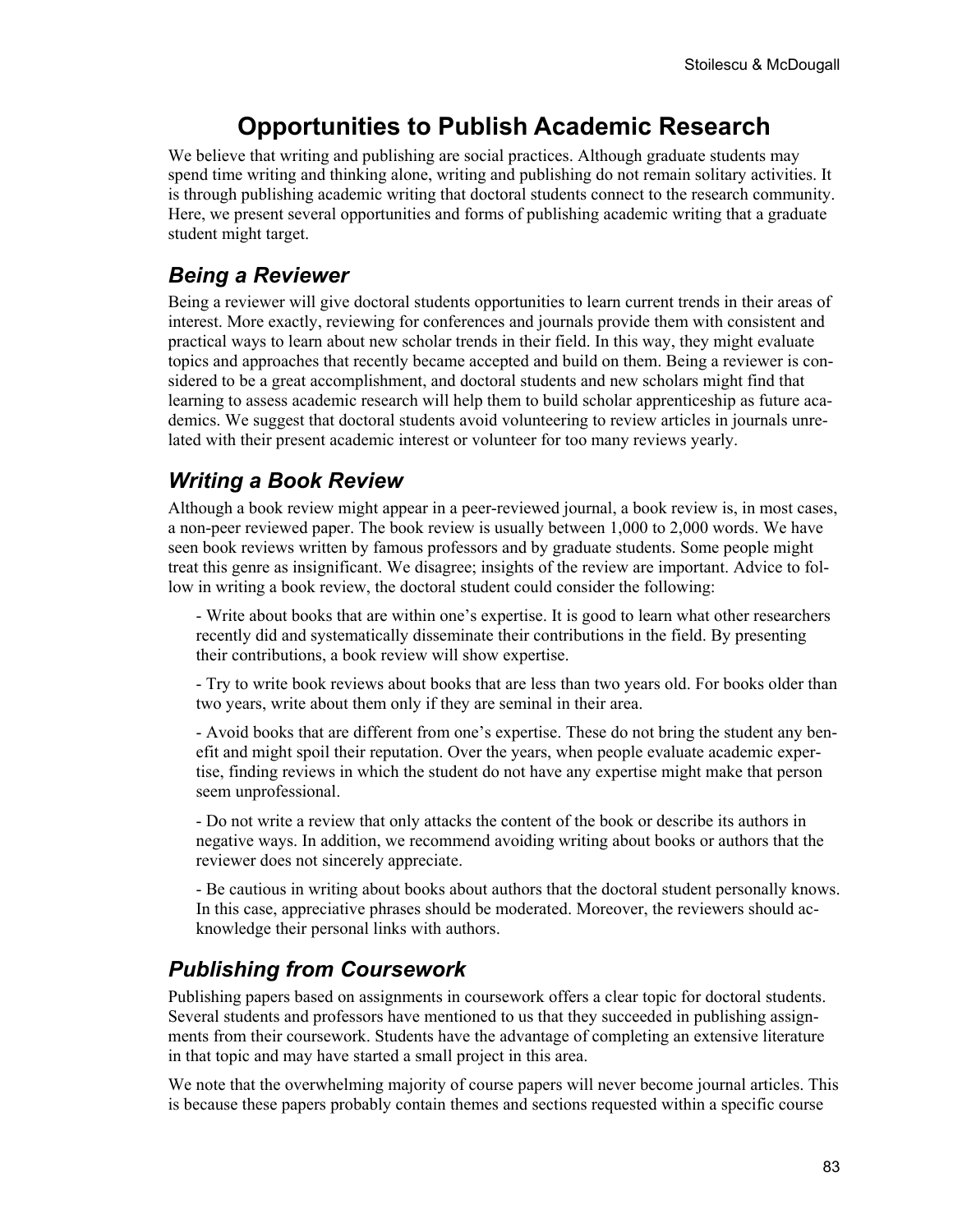outline, or previous threads of discussions with professors and colleagues. The writing style and expectations presented in a course paper are usually much lower than that of an academic research article. Therefore, a great amount of effort is required to refine the clarity and quality of the course paper if desired to submit such work to a journal. Becker (2007) mentions that he is still attempting to finish a course paper after dozens of years. Overall, these are good points to start with but should be further extended with adequate expertise and effort.

## *Publishing an Article Based on a Conference Paper*

Writing an article from a paper presented in conference is a promising path. If it is a conference with proceedings, the student has already completed writing a substantial part of the article. During the presentation, the author might receive feedback from the conference reviewers or, at least, learn more about what is clear and what needs clarification. Students should socialize by approaching people with similar interests. This provides time to think about the topic, to clarify some of the ideas, to think more clearly about a possible article, and to receive new input.

Students should take this opportunity to write the article based on the conference paper, preferably within the same publisher of the conference and the journal. After the conference passes, students should finish writing of the article. This time should be used to finish the paper as the feedback and the new perspectives gained from the conference will highly increase the chances of improving the article. We noticed that many papers are only presented at conferences, without being further published in journals. This is because the text of a conference has less quality than an article from refereed journals. Therefore, the authors have to improve the quality of the conference paper in order to increase its probability of acceptance to a refereed journal.

## *Writing as a Research Assistant or Graduate Assistant*

Being a graduate or a research assistant might provide some opportunities to publish academic reports. Students should find a team where research is the main focus. Most graduate students finish their research tasks at the data collection stage and do not have any opportunities to do some data analysis or write the findings and the final conclusions. If students find an opportunity to publish as a research assistant or as a graduate assistant, they should do so, given that they are part of a team that will accept additional writing members. Second, students should mention in advance that they want the opportunity to publish as one of the outcomes of participation in the research project.

### *Writing from Doctoral Dissertation*

Students should view the doctoral dissertation as a great opportunity to write academic research articles (Schniederjans, 2007). Students are experts in their area of study. They have worked for years reading articles and performed original research in this topic. Despite these advantages, there are not a great percentage of doctoral students publishing from their dissertation (Dunleavy, 2003; Francis & Mills, 2009; Goldsmith, Komlos, & Schine Gold, 2001). We know that doctoral dissertation is quite different from an academic research article (Bolker, 1998; Kamler, 2008; Luey, 2005). The doctoral dissertation design has been discussed and presented to the dissertation committee. The student will have given them many details while explaining the arguments in the dissertation. Therefore, the dissertation has received much feedback and should have most of the grammatical and structural errors removed, however, its length and details are different than that needed for journal article.

Reshaping the text for a larger audience may require much additional work (Francis & Mills, 2009). The size of an article is less than the size of a doctoral dissertation. The student will have to seriously think about what to remove. There are some key questions to be considered: What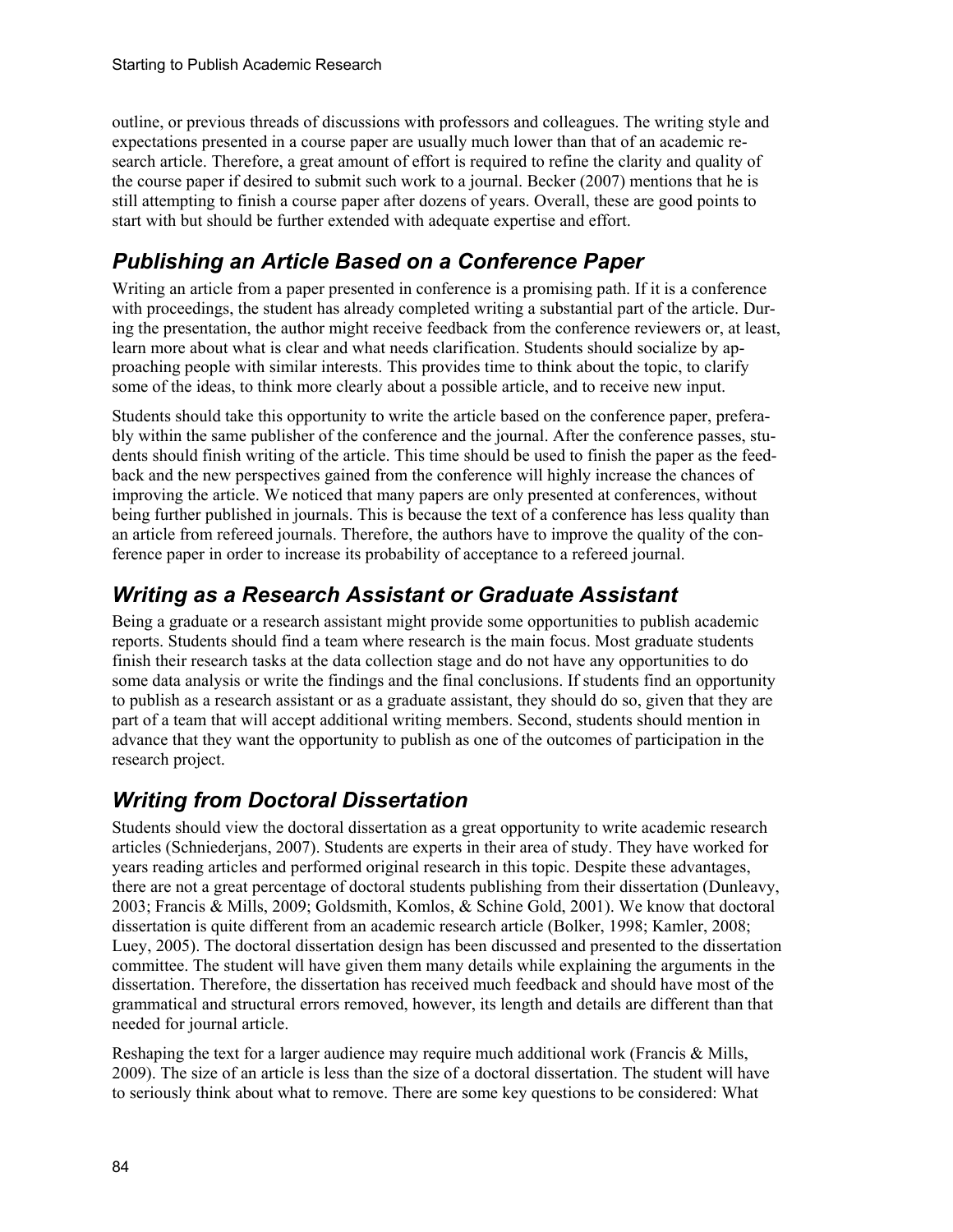literature should be kept and what literature should be removed? Should the theoretical framework be mentioned, should it be omitted, or should it be changed? What research questions, findings, and explanations should be maintained for the article, and which should be removed? These issues are not perfunctory tasks that get done easily but, rather, require a lot of effort, additional time, creativity, and dedication. As Schniederjans (2007) mentioned, it is very important that doctoral students work with their supervisor and committee members for a long period of time, in order to learn ethical issues, work habits, writing skills, and methodological protocols.

#### *Writing Articles Based on Literature Review or Theoretical Aspects*

Some journals do not appreciate an article based on theoretical concepts or review of the literature and automatically label this genre as unoriginal or minor. As others, (i.e. Levy & Ellis, 2006) already pointed out, we totally disagree with that; it is, in fact, the quality of the review that matters. The difference is whether the review offers a systematic approach, a consistent perspective of a specific topic, and a valuable contribution to the BoK. Instead of poorly designed or reported 'original' research, disseminating previous research and predicting tendencies based on previous contributions makes the contribution valuable. It is essential to go beyond simply mentioning studies and theories. Students should pose the following questions: What are the main ideas? What are some general trends? Who are the main contributors and why? How are these similar and what differences do they take in their approaches? Is it possible to make consistent evaluations, recommendations, or predictions for the further research in this area? Are there any gaps in the literature? What is currently well known and what is still unknown?

In all, writing an article based on a review of the literature might offer another possibility to publish scholarly manuscripts in peer-reviewed journals. The advantage is that students are not required to design and report on their own research. Another advantage is that, after completing this work, one will learn the state-of-the-art research in this specific area. We recommend writing articles on topics that match the student's original research as it helps to build their expertise.

# **Social Aspects to Consider When Writing**

Although intellectual and academic abilities are very important, we argue that these are not always enough to sustain writing. Scholar writing is about publishing in different conference proceedings, journals, or books, which inevitably requires a complex socio-academic environment. Thus, it is vital to have social skills and know how to extend professional contacts in the academic community. Social skills are not only an ability to conduct ice-breaking activities but also to find people committed to join a team, build trust, and dedicate their greatest intellectual efforts to scholarship. We often meet doctoral students who get stuck completing a publishable version of a paper. Even though the content was clear in their mind, sometimes it is not easy to explicitly write it, and to be able to produce a scholarly outcome.

Authors do not start writing academic articles from nothing. Previous expertise, ideas, questions, paragraphs or big pictures about what the article would be are always present (Belcher 2009; Boice, 1990). There are doctoral dissertations, coursework, and conference presentations that might be a good start for graduate students. Social skills are essential to develop a nurturing environment that will sustain scholarship. Students need these skills to find the right coauthors - and negotiate the topics and participants for their research. Students also need these skills to discuss the rewriting of articles with other authors, journal editors, and reviewers in order to establish a publishing portfolio. At a minimum, doctoral students need some people willing to review what they wrote and to give them feedback. In order to have a long time relationship with academics who are able to be reviewers, students should reciprocate these commitments for them.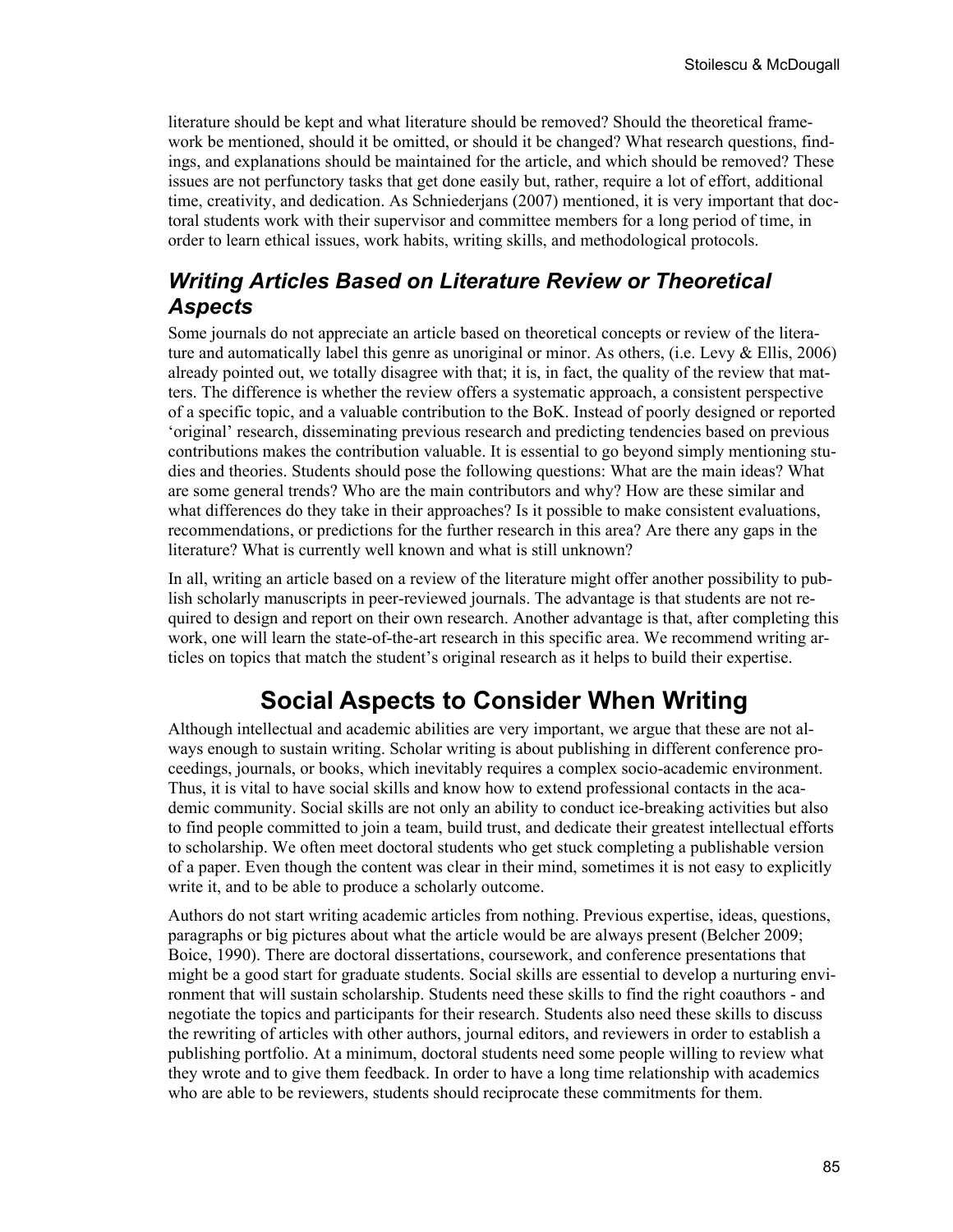### *Finding Social Opportunities to Improve Writing Skills during the Graduate Program*

There are several ways to improve writing skills that will be examined systematically in this section.

#### **Writing alone**

Writing alone is a major path to build academic personality. It is how both students and senior academics practice their writing skills and make progress. Writing alone is a positive aspect as long as the student is able to be clear about their thoughts and remain productive (Johnson  $\&$ Mullen, 2007). However, students should stop writing alone when they have spent long periods of unproductive effort and still remain stuck with the same troublesome problems. When the article has flaws that can be mended by collaborating with other scholars, it is definitely the moment to stop writing alone. We have seen many papers left on the shelf for years since the student did not find the right people for assistance at the appropriate time.

#### **Learning from books and special courses designed for writing**

There are good books and articles about academic writing and learning how to write. Some of them are masterpieces. For scholarly writing, there are different categories of books that might be helpful: dictionaries, grammar books, books about academic writing (Strunk & White, 2000; Williams, 2000; Zinsser, 2001), books that discuss the motivations for the passion of writing (Boice, 1990; Elbow, 1998; Johnson & Mullen, 2007; Silvia, 2007), books about reporting research (Booth, Colomb & Williams, 2003; Day, 1996), and specialized books about writing articles (Belcher, 2009; Murray, 2009). Most research-oriented universities allocate an important number of resources for courses, workshops, and one-to-one counseling meetings in academic writing. The biggest inconvenience is that no book, course, or counselor will be enough to guarantee success in writing. However, used properly, these resources might be very helpful.

### **Collaborating with writing experts**

It is always good to have writing adequately criticized by others. Adequate critiques might give valuable feedback and new ideas to improve the article. This is especially challenging when English is not the first language for doctoral students (Carter, 2009). However, experts in writing are not able to save articles based on poor research ideas. Elbow (1998) portraits such a writing expert by mentioning that "he isn't really listening to you. He usually isn't in a position where he can be genuinely affected by your words... He has to read them as an exercise" (p. 127).

But practicing writing techniques will not solve the problem of writing. As Strunk and White (2000) mentioned, writing is an act of believing in oneself and not a technique: "Style takes its final shape more from attitudes of mind than from principles of composition, for, as an elderly practitioner once remarked, 'Writing is an act of faith, not a trick of grammar'… If you write, you must believe in the truth and worth of the scrawl" (p. 84).

#### **Writing with well established scholars**

Writing with scholars who are well established would be advantageous and the first choice could be the student's advisor or a member of the dissertation committee. A scholar who has similar expertise is a good writing partner. In fact, they likely have already given the student some ideas for their doctoral dissertation and coursework. In addition, they are already aware of the student's expertise, potential, and research focus. They might be one of those people able to finish in one day the paper that kept the student struggling for months. However, serious thought should be considered about how to negotiate the power, time, and expertise with established scholars. First,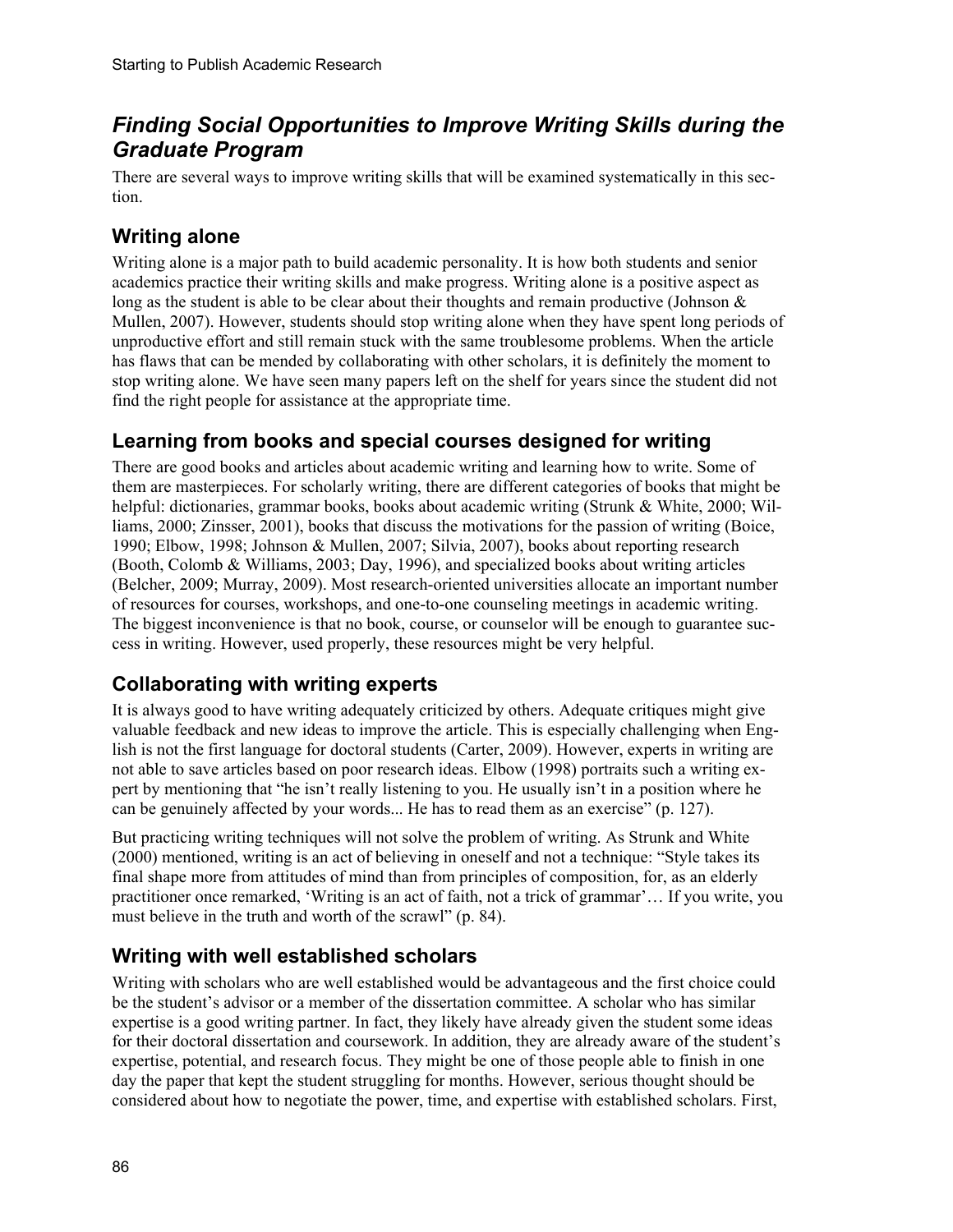they are usually mature researchers and writers, so due to hectic schedules, professors might not be able to have enough time to spend with the student. For them, writing with a professional is faster and smoother, while writing with a student requires additional time for training and mentoring. Even writing the article together with senior academics, the student might not be able to understand their approaches or might be displeased by the small amount of time they spent actually writing the article. After publishing the academic research paper, students might feel frustrated because they felt that most of the paper was their own work and ideas yet two or more names have been attached to the paper as co-authors. Students should try to understand what the expert did in the article and, if they disagree with the contributions, write on their own the next time.

#### **Writing in a peer-to-peer group**

Building a peer-to-peer support group is very useful. There are support groups where people share their doctoral dissertation journey (Bolker, 1998). Some of these groups may support peers in their efforts to succeed in publishing. These groups might be valuable in that participants are sharing similar interests, and the different levels of expertise might be attractive (Becker, 2007). Unfortunately, few groups are effective in building adequate networking in order to support graduate students in their efforts on writing articles (Bolker, 1998).

# **Policies and Ethical Issues in Academic Publishing**

There are multiple policies and ethical issues expressed by authors and editors (Brice  $\&$  Bligh, 2004; Denholm, 2006; Serebnick & Harter, 1990; Tandon, Mahajan, Sharma & Gupta, 2006). Here we will discuss the following: 1) fake data and tendentious interpretations, 2) plagiarism, 3) unclear authorship, and 4) unacceptable submissions.

#### *Fake Data and Tendentious Interpretations*

Journals and editors have been reporting cases where the data for research was forged (Bartlett, 2010; Kaufman & Sugarman, 2001). It happens usually when researchers do not have enough data, they have inaccurate information, they do not have enough time, or they do not have enough evidence for their study. Another dishonest practice takes place when researchers willingly misrepresent their findings. This means avoiding some inferences and fabricating or exaggerating others. To avoid inaccurate or fake results, some journals from medicine and scientific fields often request the data and files containing the analysis, in order to verify if the research design, collection of data, and data analysis were properly performed.

#### *Plagiarism and Self-Plagiarism*

Plagiarism, defined as using someone else's text or ideas without acknowledging it, is a serious breach of copyright agreements and has major consequences for those who trespass the rules of scholarship and honesty. There are different degrees of plagiarism, from copying paragraphs and sections, to copying ideas. They might have different causes, from sloppy documenting techniques and negligence to knowingly committing of fraud and misdemeanor.

One of the particular cases is self-plagiarism, which is reported when authors attempt to republish the same article or substantial parts from an article already accepted by another journal. Being under the pressure to publish, some authors attempt to recycle articles published previously. Therefore, it is required to train graduate students properly to avoid these traps. As Bouville (2008) recommended, these cases of plagiarism should be learned by doctoral students, not as ways of avoiding severe punishments, but as ways to reveal paths to adequate scholarship.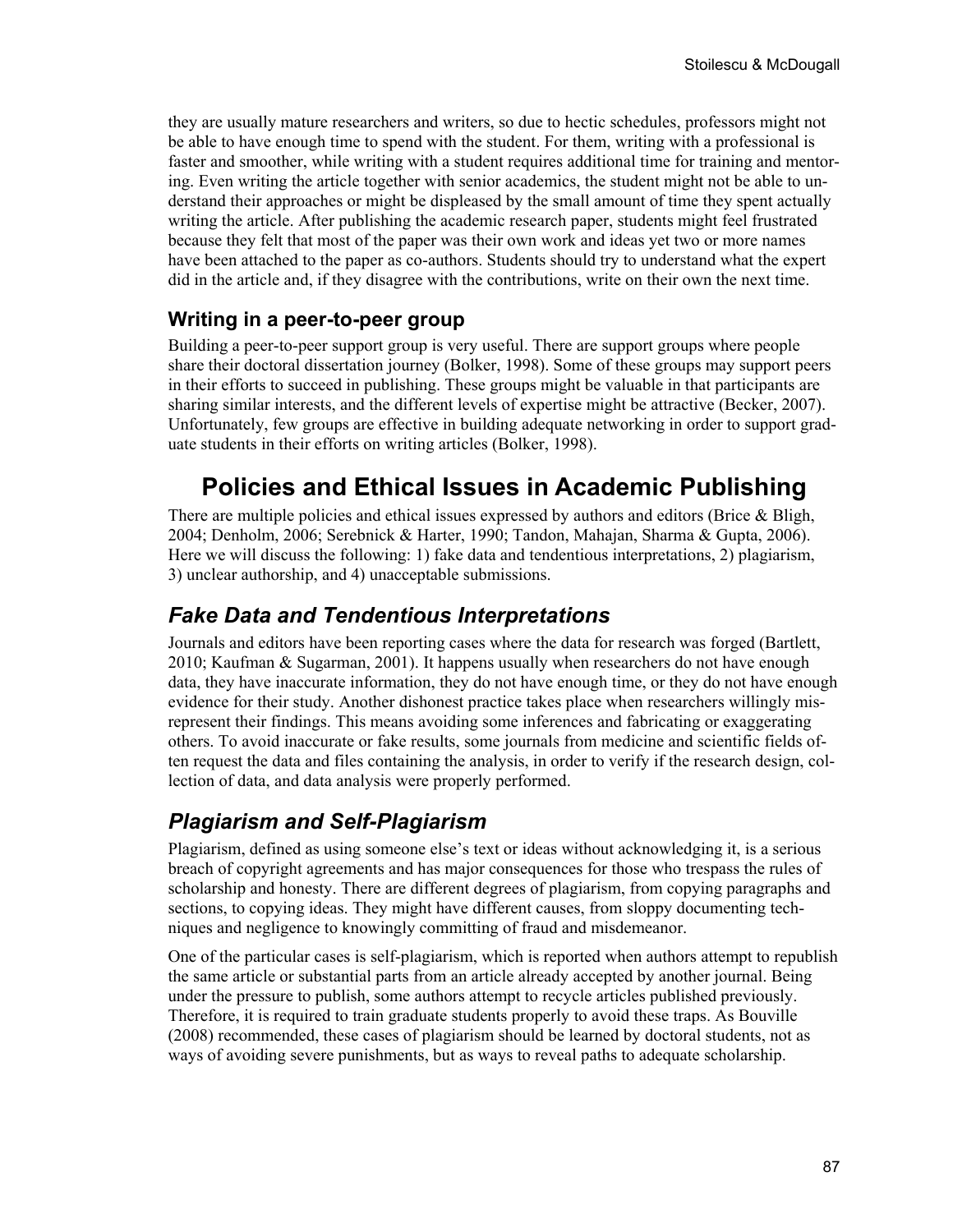#### *Gift, Pressured, and Ghost Authorship*

Unfortunately, many articles containing multiple authors do not report accurately the "true" authors. These facts have been mentioned repeatedly by editors (Alexander, 1953; Slone, 1996). Alexander (1953) signaled the occurrence of suspected undeserved authorship, which means individuals who do not participate in the process of writing the article or their contribution is not substantial enough to be mentioned as co-authors. Unfortunately, these cases are not treated as seriously as plagiarism, although they have the some consequences: undeserved authorship.

The reverse phenomenon was also noticed, ghost authorship, where people participating in the writing of a paper and having a decisive contribution were not recognized as authors. In order to avoid these cases of fraudulent authorship, we suggest that, along with other suggestions (Bags, 2008; Slone, 1996), participating in the publishing process should be responsibly considered.

#### *Unacceptable Submissions*

Unacceptable submissions occur when an author submits, without any acknowledgment, the same article or large parts of it to two or more different outlets, including conferences and journals. All peer-reviewed journals require that the articles submitted are not under review by other journals. The most obvious reason for this is because reviewers are volunteers who provide feedback. There are many academic journals, so multiple submissions means that there are many extra reviewers looking at the same research article.

There are other important issues that doctoral students should consider about submitting academic research papers. First, as an important rule for all peer-reviewed journals, never submit the same article to two different journals at the same time. Second, if an author has used some of its content in other conference proceedings or article, they should discuss it with the editor or mention it in the acknowledgment section.

# **Submitting and Publishing Scholarly Manuscripts**

Although the manuscript may have good ideas, is clear of typos, and employs the use of good grammar, first submissions are not the final stage. The student should be prepared to work with the reviewers to make the required corrections. In this view, some journals and associations such as American Educational Research Association (AERA) and Informing Science Institute (ISI) mentor authors and reviewers. There are often important issues to negotiate with the editors and reviewers. Delays often occur and the student should be prepared to wait for the feedback. Most of the journal reviewers are scholars working as volunteers; however, this does not mean that the journal can keep the article for years without reviewing the manuscript. Therefore, it is wise to negotiate with them a deadline when it is possible to have feedback about the article or check periodically on the status of the paper.

Assuming that all stages of preparing for writing, choosing the right team, and following the policies and ethical guidelines for submissions were properly accomplished, the final stage of submitting the final version requires the author to work with editors and reviewers. When the final papers are signed, the persistence finally pays off and the student starts a life as a scholar. This journey has been an opportunity for the student to learn to be a scholar.

This process of peer-review is not always smooth. As several editors mentioned, there are cases when the reviewers or the editors are not able to draw a competent evaluation (Benos et al. 2006; Roth, 2006). In addition, there are cases where peer-review might have conflicts of interest with the publication (Ancker & Flanagin, 2007; Bosetti & Toscano, 2008; Johnson, 2006; Langfeldt, 2006).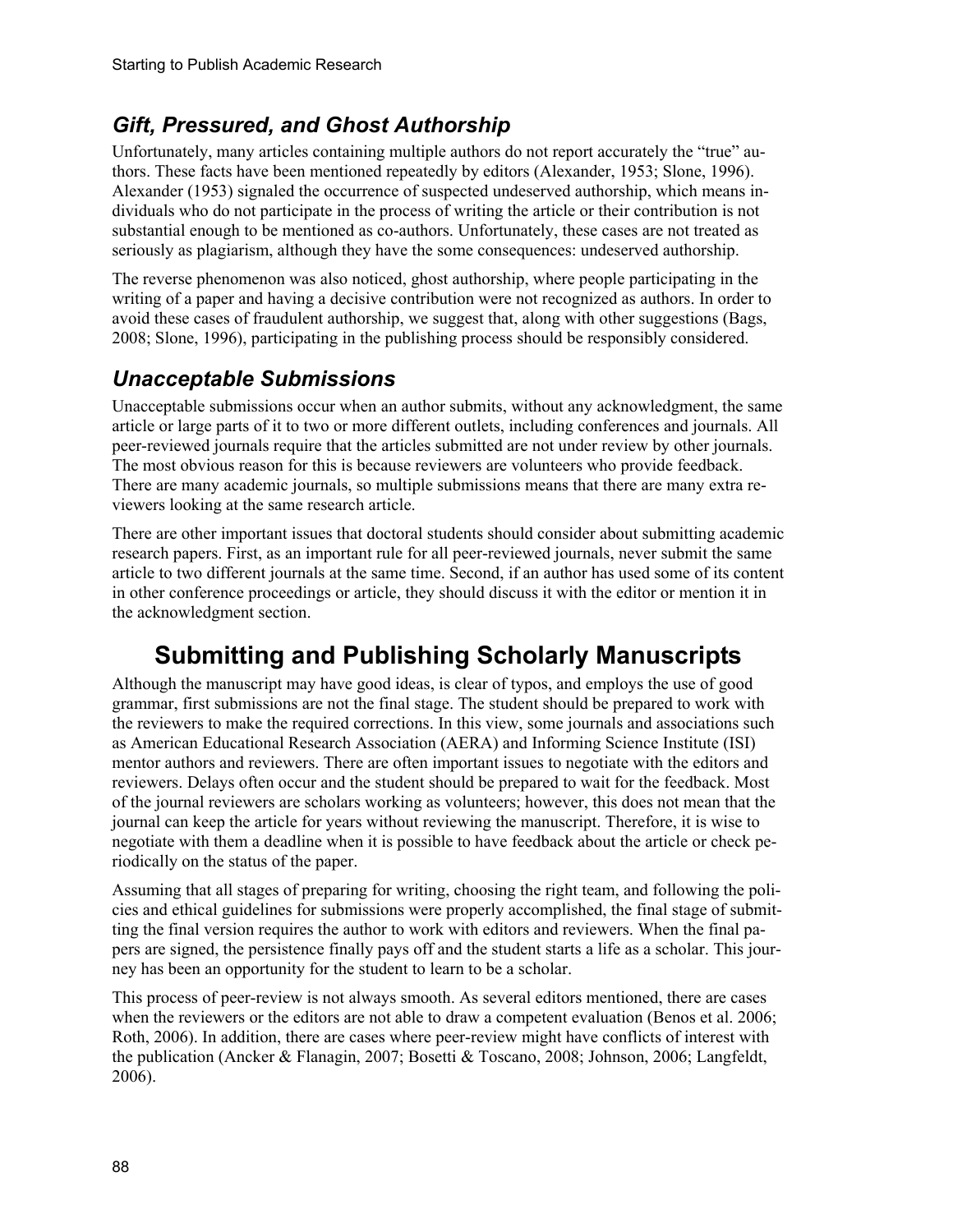In all, although the peer-review system has flaws, it remains the only way to accept and validate one as a scholar. This is the stage when persistence and scholarship are highly required to make the difference. Taking the risks and finding one's voice are both indispensable to get through (Drake & Jones, 1997). Therefore, the student needs to learn from rejections as well as from acceptances (Foster, 2006). The first version of submission almost never gets accepted as it is (Mouw, 2006).When it is a positive outcome, the student is still requested to provide corrections and improved versions in a specific time limit.

Often, publishing has a domino effect: the more one publishes, the easier it is to get published again. Authors should acknowledge those persons who provided helpful feedback. It is important to celebrate successes and be aware of events and persons that have supported the writing. Step by step, academic writing will become a long term perspective and strategy. Therefore, it is important to balance academic achievement with adequate social and family interactions, adequate nutrition, routine exercise and physical activities, as well as personal health concerns. A life strategy will be required for success in academia.

### **Final Comments**

Designing adequate academic projects, being aware of policies and rules in place, socializing and finding the right collaborators are essential aspects for doctoral students in their attempts to start their academic life. There is not only one right answer or right choice for make their plans succeed. Each case remains unique and should be considered in its particular context. By adopting a lifestyle suitable with their scholar life, doctoral students are deemed to find ways of sustaining their academic writing. Therefore, it is important to make realistic schedules and stick with them (Boice, 1990, 2000; Johnson & Mullen, 2007). Writing for a referred journal is the core of academic life.

As Cameron (1998) noted, "all of them did it by making time to write rather than waiting to 'find' time" (p. 14). Publishing academic research is not a onetime shot. Publishing is neither a random act nor a linear process: inspiration and hard work should prepare each other so that the academic writing work gets accomplished. Willing to contribute to the academic community should be attentively planned in order to find adequate paths of success in academic research.

### **References**

Alexander, R. S. (1953). Trends in authorship. *Cire Res, 1*, 281-283.

- Ali, A., & Kohun, F. (2007). Dealing with social isolation to minimize doctoral attrition A four stage framework. *International Journal of Doctoral Studies*, *2*, 33-49. Retrieved from <http://www.ijds.org/Volume2/IJDSv2p033-049Ali28.pdf>
- Ancker, J. S., & Flanagin, A. (2007). A comparison of conflict of interest policies at peer-reviewed journals in different scientific disciplines. *Journal Science and Engineering Ethics, 13*(2), 147-157.
- Bags, J. (2008). Issues and rules for authors concerning authorship versus acknowledgements, dual publication, self-plagiarism, and salami publishing. *Research in Nursing & Health, 31*(4), 295-297.
- Bartlett, T. (2010, August 19). Document sheds light on investigation at Harvard. *The Chronicle of Higher Education*, Washington, D.C. Retrieved August 19, 2010 from [http://chronicle.com/article/Document-](http://chronicle.com/article/Document-Sheds-Light-on/123988/)[Sheds-Light-on/123988/](http://chronicle.com/article/Document-Sheds-Light-on/123988/)
- Becker, H. S. (2007). *Writing for social scientists: How to start and finish your thesis, book or article*. Chicago, IL: University of Chicago Press.
- Belcher, W. L. (2009). *Writing your journal article in 12 weeks: A guide to academic success.* Thousand Oaks, CA: Sage.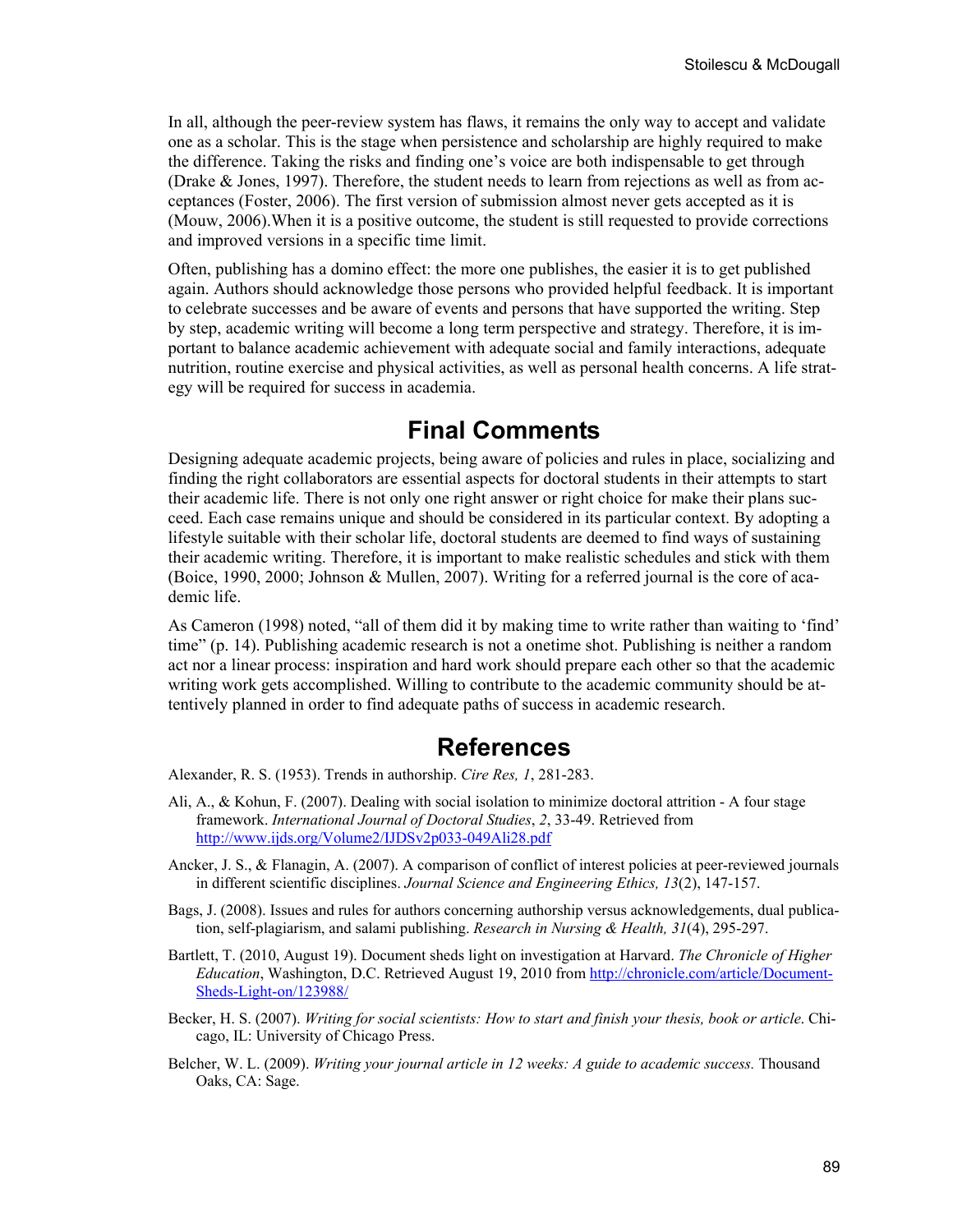- Benos, D. J., Bashari, E., Chaves, J. M., Gaggar, A., Kapoor, N., LaFrance, M., … Zotov, A. (2007). The ups and downs of peer review. *Adv Physiology Education, 31*, 145–152.
- Boice, R. (1990). *Professors as writers: A self-guide to productive writing*. Stillwater, Oklahoma: New Forums Press.
- Boice, R. (2000). *Advice for the new faculty member*. Boston: Allyn and Bacon.
- Bolker, J. (1998). *Writing your dissertation in fifteen minutes a day: A guide to starting, revising, and finishing your doctoral thesis*. New York: Henri Holt.
- Booth, W. C., Colomb, G. G., & Williams, J. M. (2003). *The craft of research* (2nd ed.). Chicago, IL: The University of Chicago Press.
- Bosetti, F., & Toscano, C. D. (2008). Is it time to standardize ethics guiding the peer review process? *Lipids, 43*(2), 107-108.
- Brice, J., & Bligh, J. (2004). Author misconduct: Not just the editors' responsibility. *Medical Education*, *39*, 83-89.
- Bouville, M. (2008). Plagiarism: Words and ideas. *Science and Engineering Ethics*, *14*, 311–322.
- Cameron, J. (1998). *The right to write: An invitation and initiation into the writing life*. London: Macmillan.
- Carter, S. (2009). Volunteer support of English as an additional language (EAL) for doctoral students*. International Journal of Doctoral Studies, 4*, 13-25. Retrieved from <http://www.ijds.org/Volume4/IJDSv4p013-025Carter72.pdf>
- Day, A. (1996). *How to get research published in journals*. Aldershot: Gower.
- Denholm, J. (2006). On being an ethical researcher. In C. Denholm & T. Evans (Eds.), *Doctorates downunder: Keys to successful doctoral study in Australia and New Zealand* (pp. 104-111). Camberwell, Australia: ACER Press.
- Drake, S., & Jones, G. A. (1997). *Finding your voice in academic writing: Writing your way to success.*  Stillwater, OK: New Forums.
- Dunleavy, P. (2003). *Authoring a PhD: How to plan, draft, write, and finish a doctoral thesis or dissertation*. New York: Palgrave MacMillan.
- Elbow, P. (1998). *Writing without teachers* (2nd ed.). New York: Oxford University Press.
- Foster, C. (2006). Lessons learned as author and editor. In L. J. Hinchliffe & J. Dorner (Eds.), *How to get published in LIS Journals: A practical guide* (p. 5). San Diego: Elsevier Press.
- Francis, K., & Mills, J. (2009). Doctoral dissertations by publication: Building scholarly capacity whilst advancing new knowledge in the discipline of nursing. *International Journal of Doctoral Studies, 4*, 97-106. Retrieved from <http://ijds.org/Volume4/IJDSv4p097-106Francis269.pdf>
- Goldsmith, J. A., Komlos, J., & Schine Gold, P. (2001). *The Chicago Guide to your academic career: A portable mentor for scholars from graduate school through tenure*. Chicago: University Of Chicago Press.
- Gray, P., & Drew, D. (2008). *What they didn't teach you in graduate school: 199 helpful hints for success in your academic career.* Sterling, Virginia: Stylus Publishing.
- Grover, V. (2007). Successfully navigating the stages of doctoral study. *International Journal of Doctoral Studies, 2*, 9-21. Retrieved from<http://www.ijds.org/Volume2/IJDSv2p009-021Grover21.pdf>
- Johnson, C. (2006). Conflict of interest in scientific publications: A historical review and update. *Journal of Manipulative and Physiological Therapeutics, 33*(2), 81-86.
- Johnson, B., & Mullen, C. (2007). *Write to the top: How to become a prolific academic*. New York: Palgrave, McMillan & Digital Printing.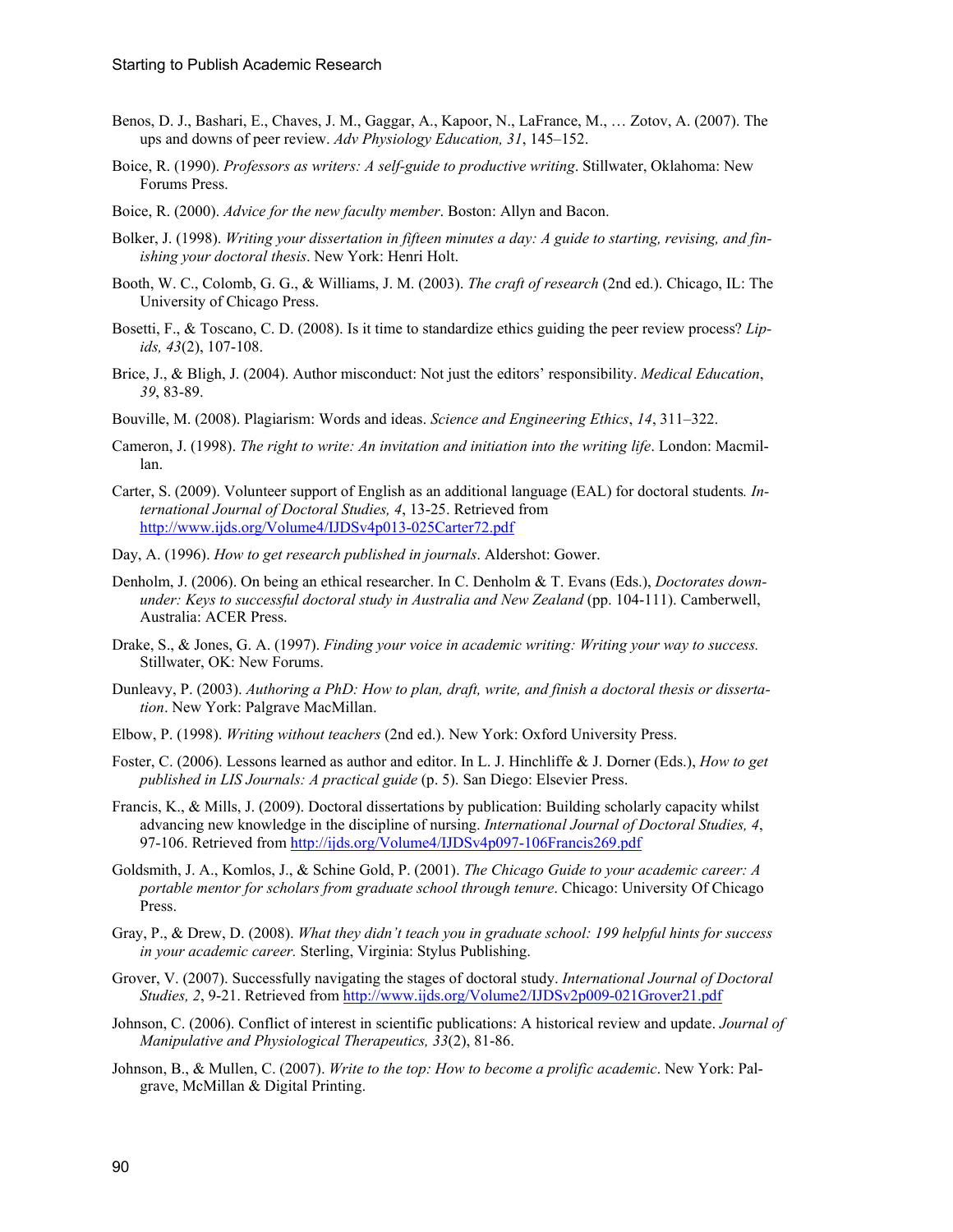- Kaufman, R. J., & Sugarman, J. (2001). More attention to the problem of research misconduct*. Nutrition*, *17*(1), 59-61.
- Kamler, B. (2008). Rethinking doctoral publication practices: Writing from and beyond the thesis. *Studies in Higher Education, 33*(3), 283-294.
- Knight, L. V., & Steinbach, T. A. (2008). Selecting an appropriate publication outlet: A comprehensive model of journal selection criteria for researchers in a broad range of academic disciplines. *International Journal of Doctoral Studies*, *3*, 59-79. Retrieved from <http://www.ijds.org/Volume3/IJDSv3p059-079Knight84.pdf>
- Langfeldt, L. (2006). The policy challenges of peer review: Managing bias, conflict of interests and interdisciplinary assessments. *Research Evaluation, 15*(1), 31-41.
- Levy, Y., & Ellis, T. J. (2006). A systems approach to conduct an effective literature review in support of information systems research. *Informing Science Journal, 9,* 181-212. Retrieved from <http://www.inform.nu/Articles/Vol9/V9p181-212Levy99.pdf>
- Luey, B. (2005). *Handbook for academic authors* (4th ed.)*.* New York: Cambridge University Press.
- Murray, R. (2009). *Writing for academic journals*. New York: Open University Press.
- Muow, J. (2006). Lessons learned as author and editor. In L. J. Hinchliffe & J. Dorner (Eds.), *How to Get Published in LIS Journals: A Practical Guide*, (p. 2). San Diego: Elsevier Press.
- Roth, W.M. (2006). Editorial: On editing and being an editor. *Cultural Studies of Science Education*, 1-9.
- Schniederjans, M. (2007). A proposed Ph.D. student bill of rights. *International Journal of Doctoral Studies, 2*, 1-8. Retrieved from <http://www.ijds.org/Volume2/IJDSv2p001-008Schniederjans22.pdf>
- Serebnick, J., & Harter, S. P. (1990). Ethical practices in journal publishing: A study of library and information science periodicals. *The Library Quarterly, 60*(2), 91-119.
- Silvia, P. J. (2007). *How to write a lot*. Washington DC: American Psychological Association.
- Slone, R. M. (1996). Coauthors contributions to major paper published in the AJR: Frequency of underserved authorship. *American Journal of Roentgenolog*y, *167*, 571-579.
- Strunk, W. Jr. & White, E. B. (2000). *The elements of style* (4th ed.)*.* New York: Longman.
- Tandon, V. R., Mahajan, A., Sharma, S., & Gupta, S. K. (2006). Unethical publication practices. *Journal of Medical Education & Research, 8*(3), 123-124.
- Williams, J. M. (2000). *Style: Ten lessons in clarity and grace* (6th ed.)*.* New York: Longman.
- Zinsser, W. (2001). *On writing well: The classic guide to writing nonfiction* (5th Anniversary ed.). New York: Harper Collins.

### **Biographies**



**Dorian Stoilescu** is a doctoral student in Curriculum, Teaching and Learning at the Ontario Institute for Studies in Education of the University of Toronto. His research interests include educational technology, teacher education, and mathematics education.